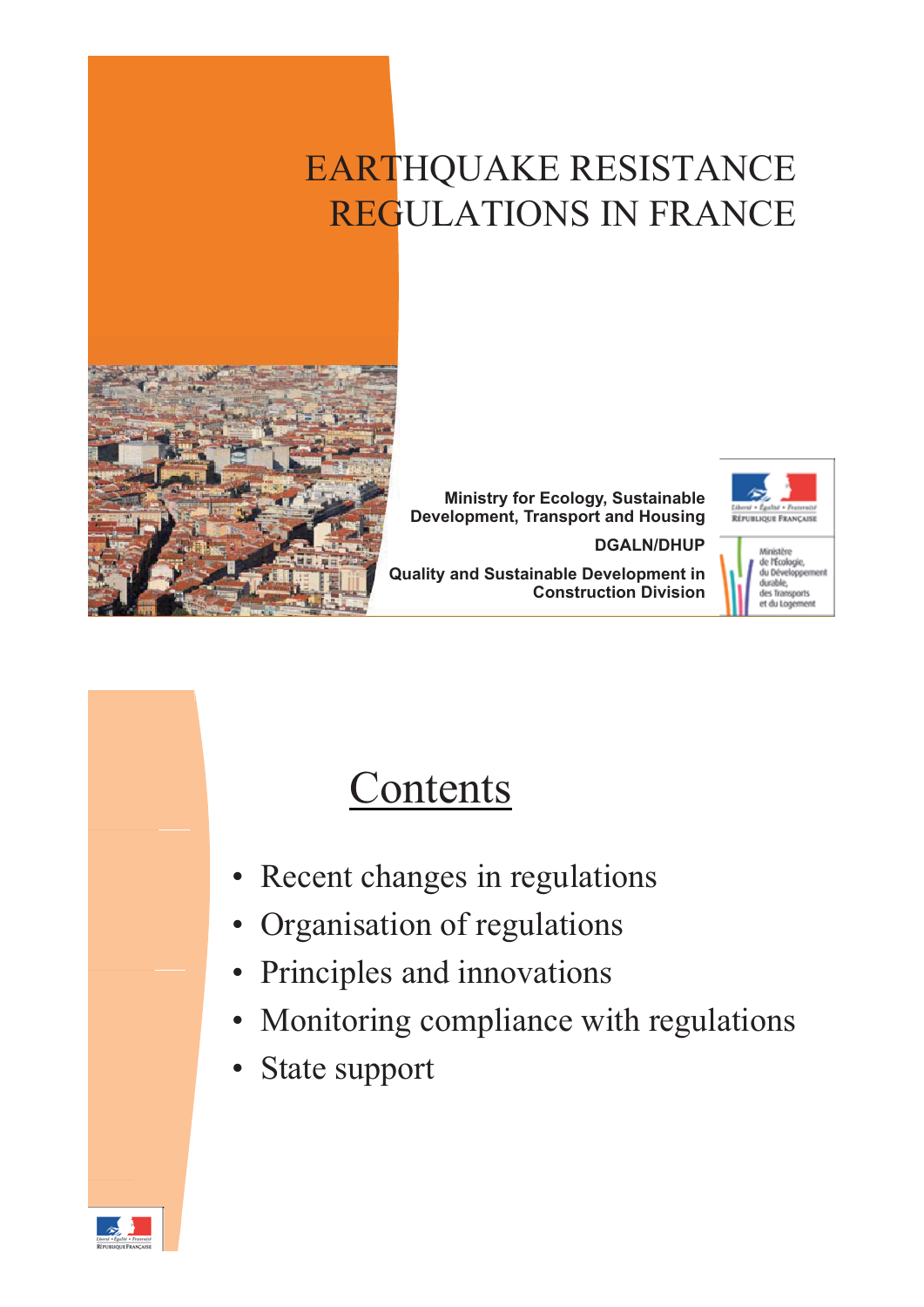#### **•Changes** in **regulations**

•Organisation of the regulations •Principles and innovations • Monitoring compliance with regulations •State support

## Why do we need new regulations?

- Development of knowledge:
	- New techniques in earthquake-resistant building
	- New (probabilistic) approach to zoning
	- Consideration of recent earthquakes –

Greater awareness of the earthquake risk

- Drive for homogenisation on a European scale
	- Eurocode 8 rules for calculations and earthquakeresistant buildings:

**New regulations (zoning + earthquake resistant construction) published in October 2010**

#### regulations •**Organisation of regulations** •Principles and innovations •Monitoring compliance with regulations •State support

# •Changes in **Canages in** Organisation of regulations

- Law of 1987
- Decree determining seismic zoning (zones of increasing seismic risk)
- Decree determining the classification of buildings (in increasing order of importance)
- Decree (for each type of building) setting out the building regulations for each category of importance of building and seismic zone

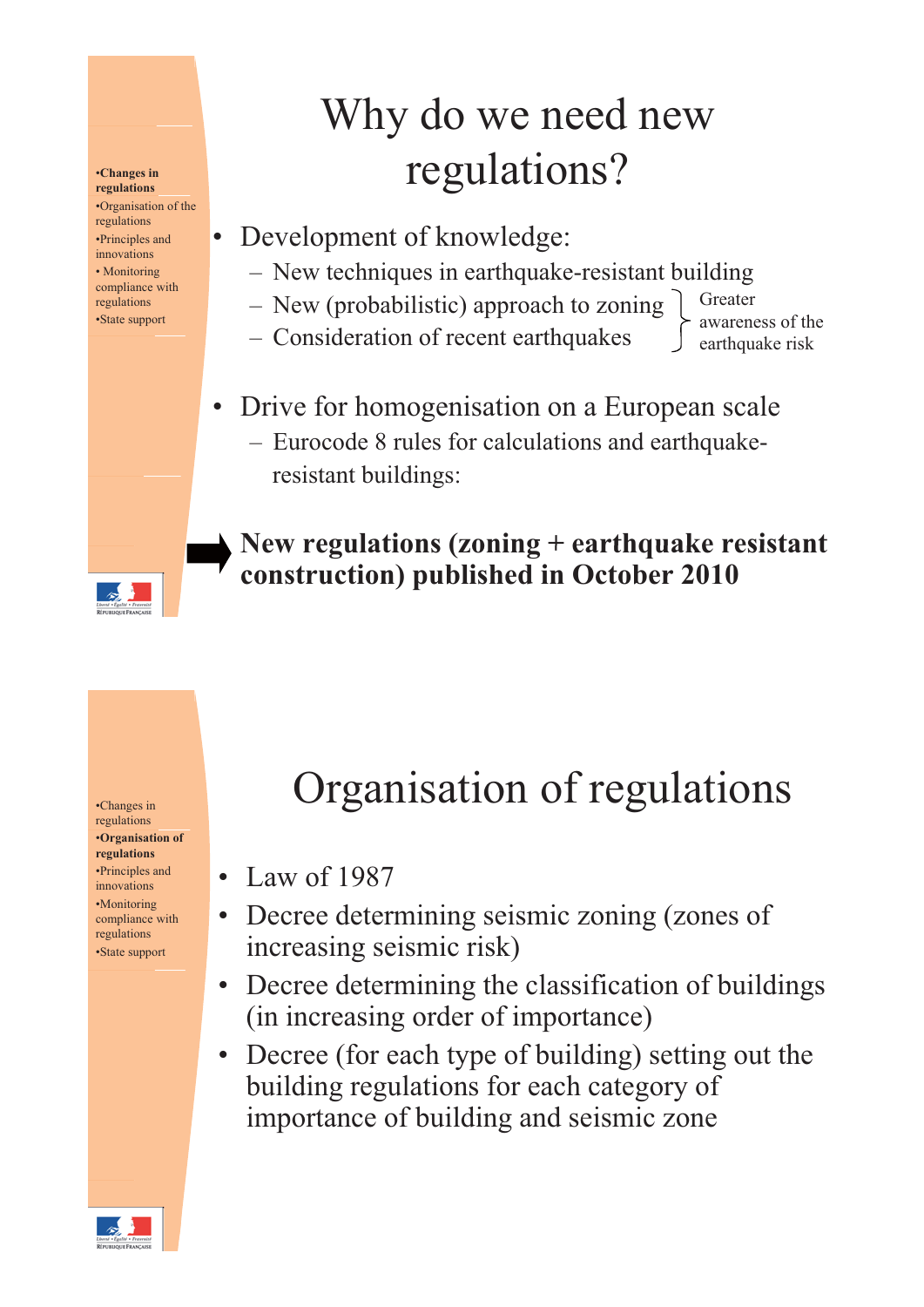

regulations •Organisation of regulations •**Principles and innovations** •Monitoring compliance with regulations •State support

# Principles behind the new •Changes in regulations

- Common points with current regulations:
	- Basic principle behind the regulations: saving lives
	- No-collapse requirements for strucutres
	- Development of simplified, standard rules for existing buildings and detached houses
	- Local prevention of earthquake risk (national risk prevention plan, PPRN)
- Major changes:
	- $-$  Zoning based on a more probabilistic approach, for greater precision
	- Classification of buildings
	- Changes in parameters and adaptation to Eurocode 8
	- Reinforcement of existing buildings

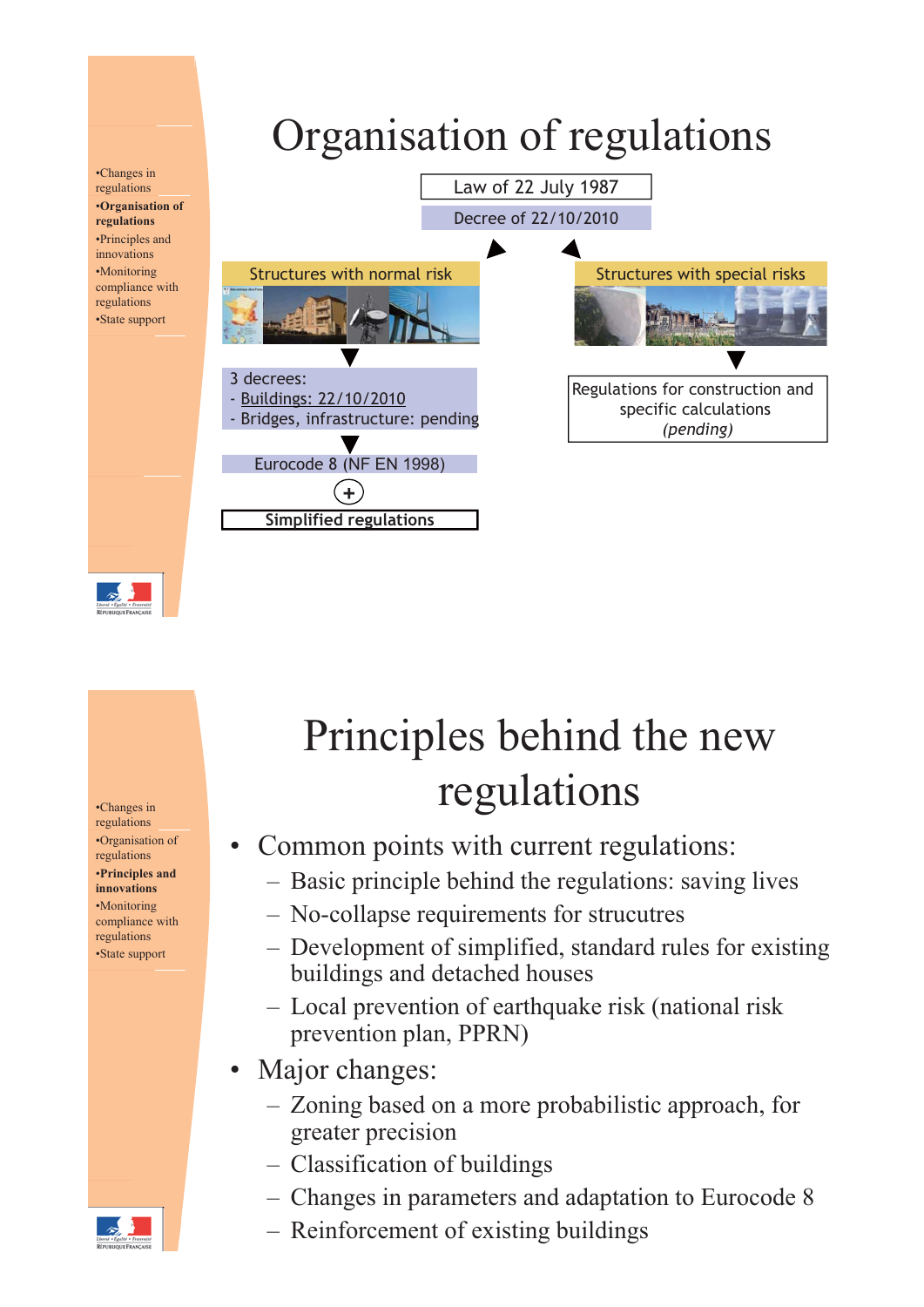#### •Changes in regulations •Organisation of regulations •**Principles and innovations** •Monitoring compliance with regulations

•State support



• Probabilist zoning taking into account return periods

• 5 earthquake zones

New earthquake zones

• New municipality boundaries (better definition)





•Changes in regulations •Organisation of regulations •**Principles and innovations** •Monitoring compliance with regulations •State support

| Catégorie<br>d'importance | Description                                                                                                                                                                                                                                                                                                                                                                                                                        |
|---------------------------|------------------------------------------------------------------------------------------------------------------------------------------------------------------------------------------------------------------------------------------------------------------------------------------------------------------------------------------------------------------------------------------------------------------------------------|
| T                         | Pas d'activités humaines nécessitant un séjour de longue durée                                                                                                                                                                                                                                                                                                                                                                     |
| п                         | Habitations individuelles<br>ERP de catégories 4 et 5<br>Habitations collectives de hauteur inférieure ou égale à 28 m<br>Bureaux ou établissements commerciaux non ERP, de hauteur inférieure ou égale à 28m et<br>pouvant accueillir un maximum de 300 personnes<br>Bâtiments industriels pouvant accueillir un maximum de 300 personnes<br>Parcs de stationnement ouvert au public                                              |
| Ш                         | ERP de catégories 1, 2 et 3<br>Habitations collectives et bureaux de hauteur supérieure à 28 m<br>Bâtiments pouvant accueillir plus de 300 personnes<br>Etablissements sanitaires et sociaux<br>Centres de production collective d'énergie<br>Etablissement scolaire                                                                                                                                                               |
| IV                        | Bâtimente indiepeneablee à la eécurité civile, la défense nationale et le maintien de l'ordre<br>public<br>Bâtiments assurant le maintien des communications, la production et le stockage d'eau<br>potable, la distribution publique de l'énergie<br>Bâtiments assurant le contrôle de la sécurité aérienne<br>Etablissements de santé (soins de courte durée, affection grave pendant la phase aiguë)<br>Centres météorologiques |

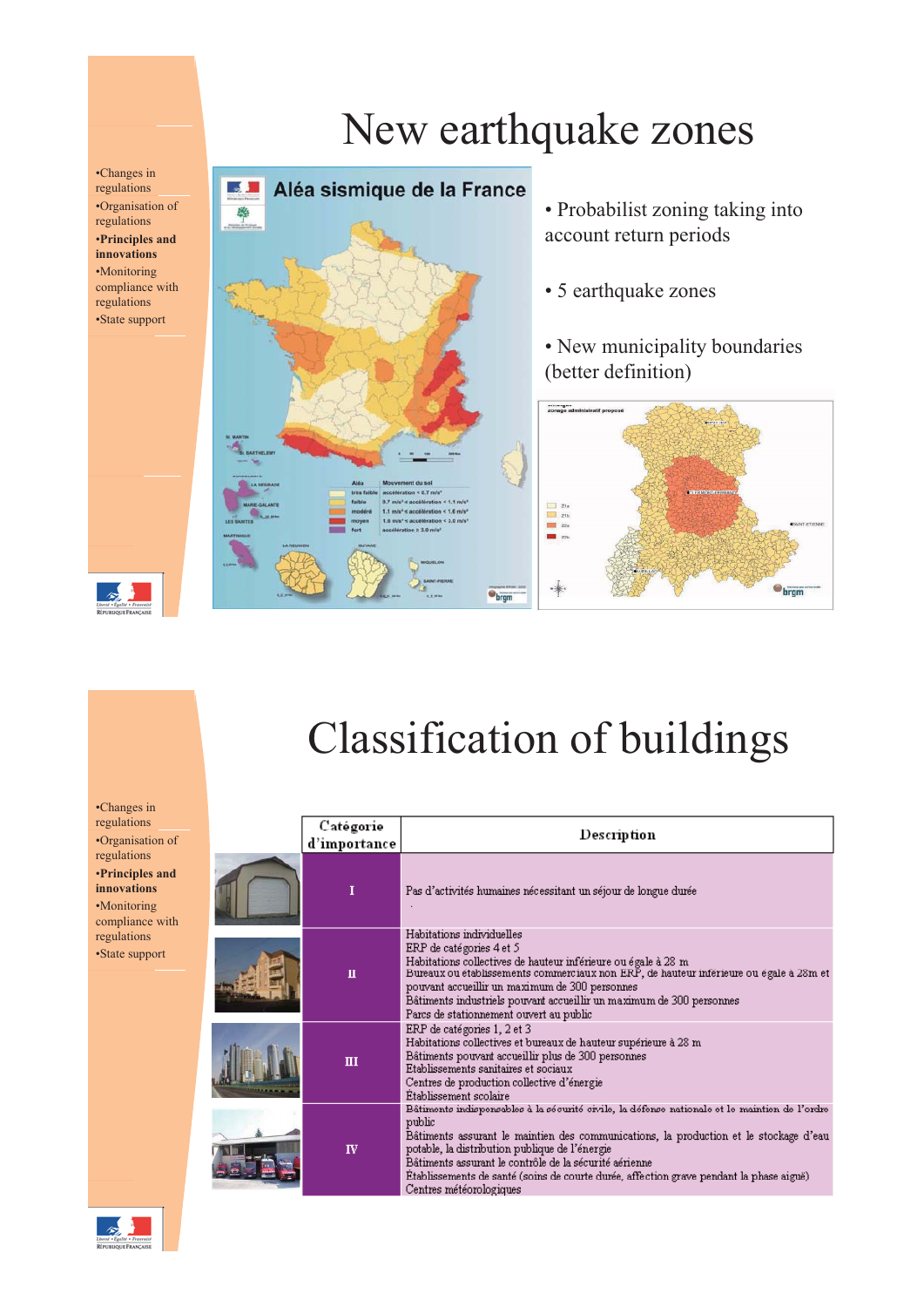regulations •Organisation of regulations •**Principles and innovations** •Monitoring compliance with regulations

## Construction regulations

•Changes in for buildings at normal risk

- For new buildings:
	- In every case: Eurocode 8 regulations
- For category II buildings (detached houses) subject \*State support to conditions, simplified regulations may apply
	- For existing buildings:
		- In every case: non-aggravation of vulnerability
		- For structural work: graduated Eurocode 8 regulations or simplified regulations
		- For non-structural work (false ceilings, partition walls): compliance with Eurocode 8 provisions

| •Changes in<br>regulations<br>•Organisation of                                                                         | Monitoring compliance with<br>regulations                     |                                                                                                                                                                                                                                                                                                                                                                                                                           |  |
|------------------------------------------------------------------------------------------------------------------------|---------------------------------------------------------------|---------------------------------------------------------------------------------------------------------------------------------------------------------------------------------------------------------------------------------------------------------------------------------------------------------------------------------------------------------------------------------------------------------------------------|--|
| regulations<br>•Principles and<br>innovations<br><b>Monitoring</b><br>compliance with<br>regulations<br>•State support | $\bullet$<br>Monitoring<br>during the<br>building<br>work     | 3 different types of inspection mechanism:<br>Technical inspection, obligatory since 2006, in medium and high risk<br>earthquake zones (levels II and III):<br>Buildings $> 28$ m<br>Establishments which can house more than 300 people                                                                                                                                                                                  |  |
|                                                                                                                        | Monitoring<br>in connection<br>with<br>planning<br>procedures | Certificate of compliance with earthquake resistance regulations<br>Certification at the planning permission stage: the contracting authority must<br>be aware of the technical controller's recommendations concerning earthquake<br>resistance regulations<br>Certification on completion of work: the technical controller states that the<br>contracting authority has observed the earthquake resistance regulations |  |
|                                                                                                                        | Retrospective<br>monitoring                                   | State inspections: inspections carried out by civil servants on projects<br>selected at random<br>Inspections extended to earthquake resistance category in 2006<br>Inspection methodologies developed in 2009<br>First earthquake resistance regulations inspections planned for 2011                                                                                                                                    |  |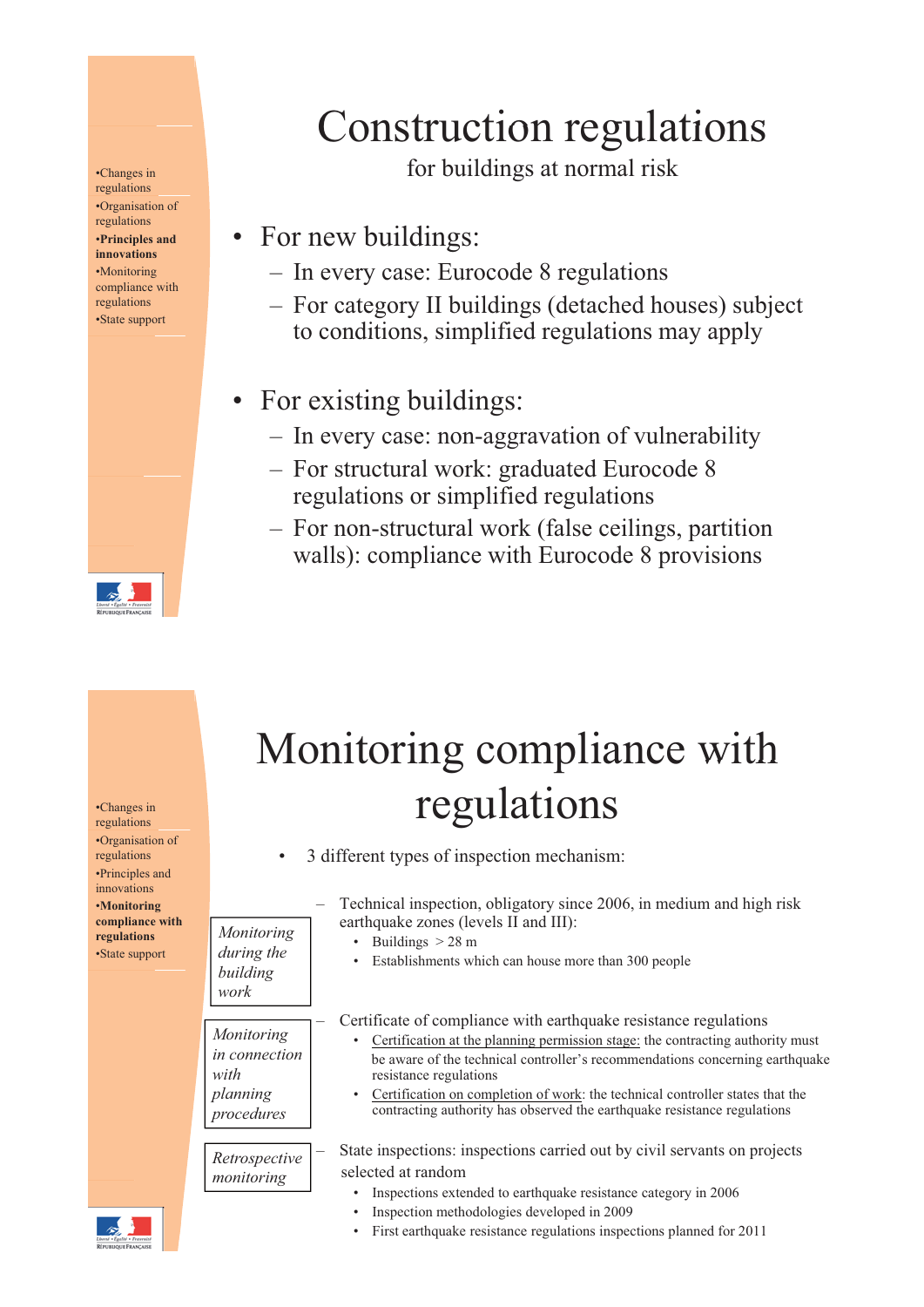# State support

• Launch in 2005 of a national earthquake risk prevention programme: The **Plan Séisme (Earthquake Plan) :**

- Information and training for professionals – Information on regulatory documents - Publication of methodological guides (structural details, reinforcing existing N A P R structures) – Consultations with professionals – Tsunami risk prevention ATIONAL ROJECTS – Vulnerability diagnoses - Reinforcement surveys (educational and medical establishments)<br>- Earthquake disaster exercises LOCA L PROJE CTS
	- Launch in 2007, of a programme adapted for the French West Indies: The French West Indies Earthquake Plan



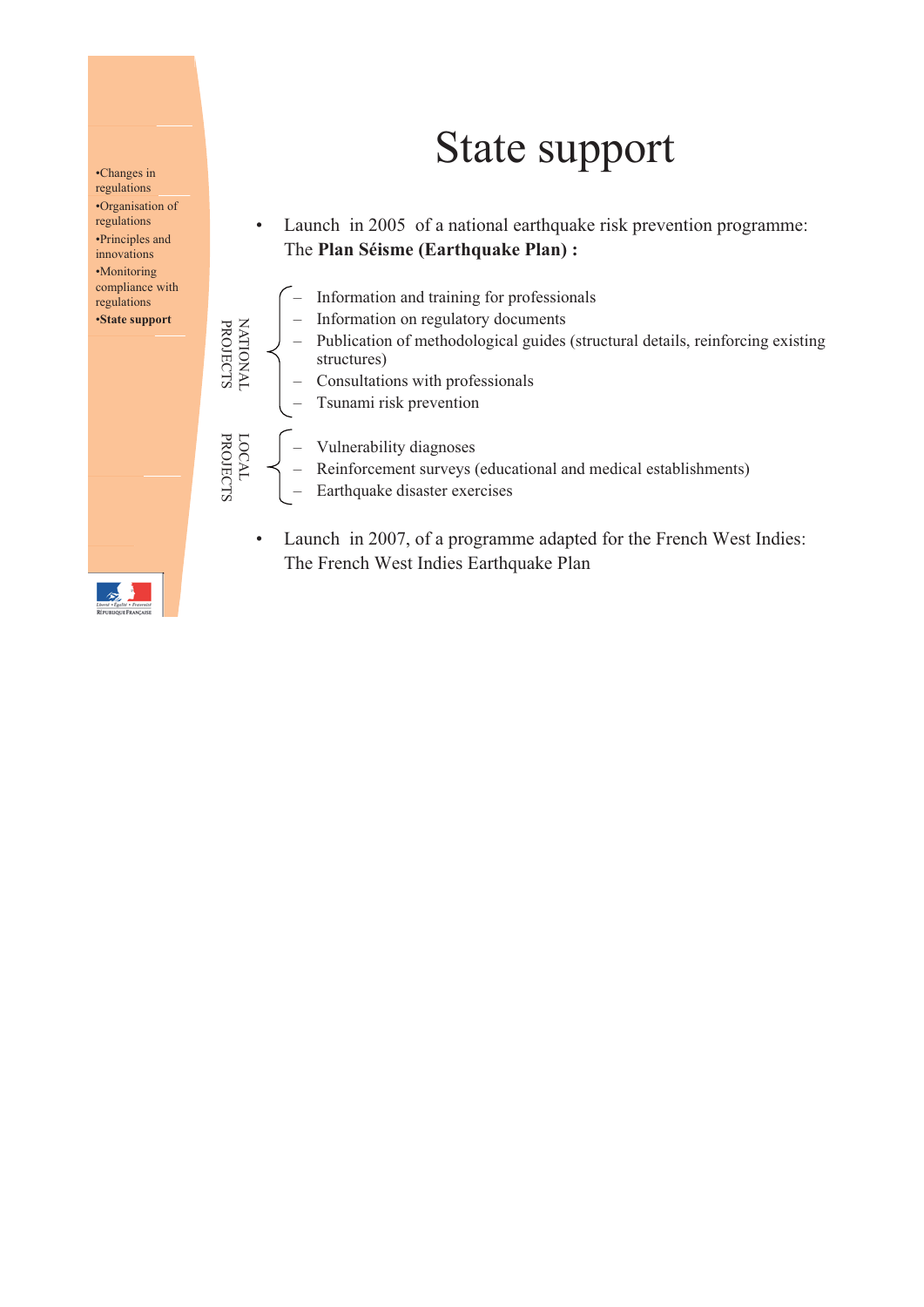## *THE NEW FRENCH EARTHQUAKE RESISTANCE REGULATIONS*

#### **Marie-Christine ROGER**

*Head of the office for building technical quality and regulation– Department for Quality and Sustainable Development in Construction – Directorate for Housing, Urban Development and Landscapes – Directorate general for Development , Housing and Nature* 

Since the 1950s, when the first recommendations for earthquake-resistant construction were drawn up, the regulations have regularly evolved as knowledge of the subject has improved and lessons have been learnt from destructive earthquakes occurring in other countries (Morocco, Algeria, Mexico and California).

The Eurocode, a corpus of European standards on the design and compliance of building and civil engineering structures produced from a consensus of European experts, means that a European-wide harmonised standard is already in existence. Eurocode 8 covers the design and assessment of structures for earthquake resistance and is now also accompanied by a set of national regulations since the appearance of new legislation on 22 October 2010.

### **I. Changes in legislation**

#### **A. The reasons for change**

The introduction of new regulations has been determined by two main issues:

- Firstly, the need for harmonisation of calculation rules at European level: the 10 Eurocodes (from Eurocode 0 to 9), are the result of a commitment to standardise the design of structures and building works.

Earthquake resistance is covered by Eurocode 8 (EC8).

- Secondly, changes in scientific knowledge and earthquake resistance regulations at European level have required reassessment of zoning with use of a probabilistic type approach.

The probabilistic approach assesses the probability of a given seismic ground motion taking place at least once in a given location and over a given period of time, thus allowing calculation of the return period.

#### **B. Transposing these advances to a national context**

#### Changes in seismic zoning

This change in the concept of seismic hazard differs from the deterministic approach of the 1991 regulations, based on an analysis of historical seismic activity using statistical data.

Zoning has therefore been reassessed, new seismic zones have appeared and 15,000 *communes*, not affected by the 1991 zoning, are now associated with a non-zero seismic zone. In addition, unlike the previous zoning which was based on the limits of the *canton* administrative district, these limits will now be defined in terms of the *commune*.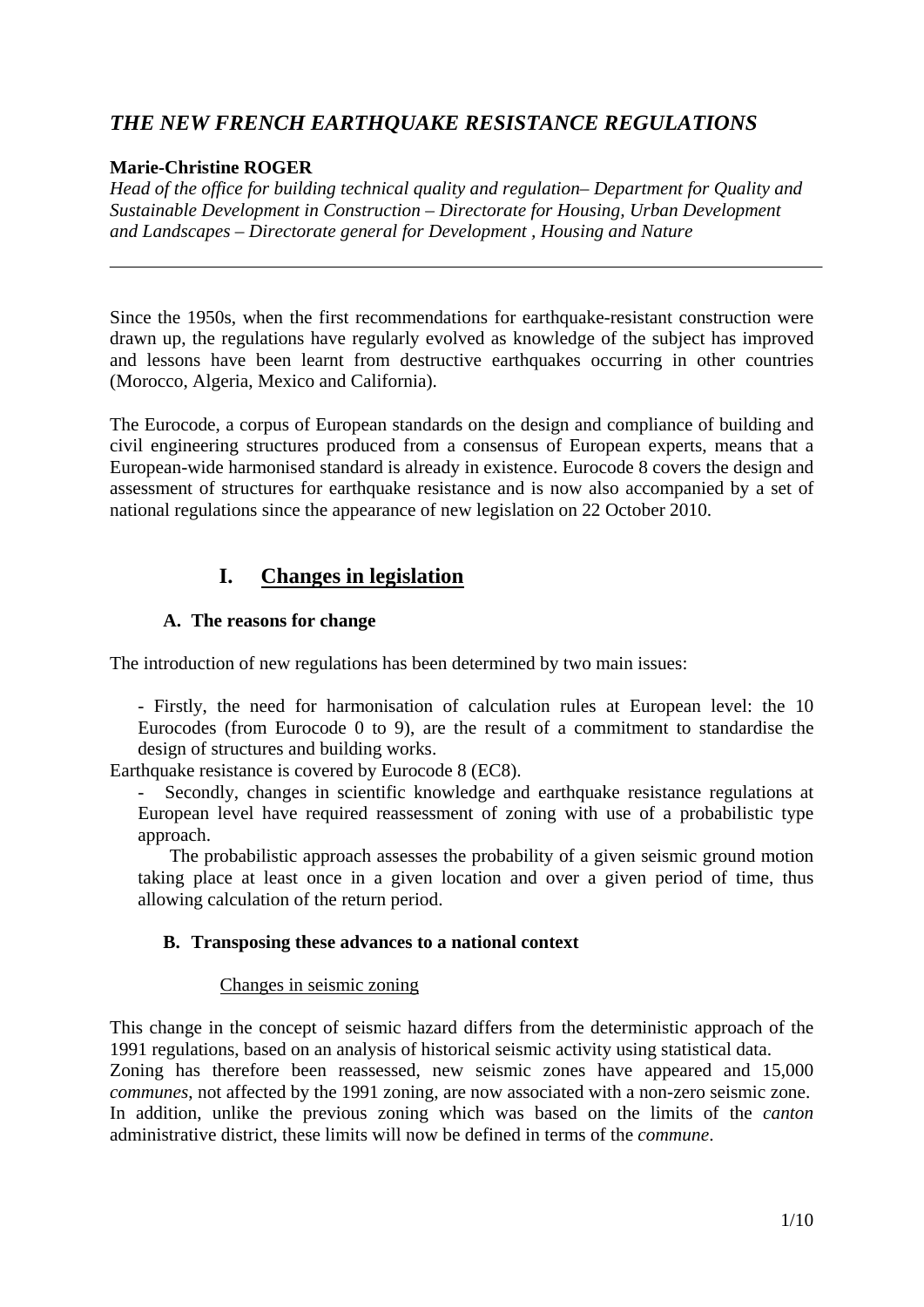

#### Changes in legislation

In terms of legislation, the new zoning also facilitates application of the new earthquake resistance construction standards EC8 (Eurocode 8): these European rules are also based on a probabilistic approach and allow harmonisation of standards with other European countries.

Studies prior to the adaptation of EC8 to national regulations have been necessary in order to assess the scope and impact of the new regulations: the complexity and adaptability of the construction rules together with any additional costs for certain types of buildings are major challenges in transposing the European standard to French regulations.

The decree and its enforcement orders, drafting of which started in 2005, are now in force. The next chapter describes those principles taken from the previous regulations and reinstated in the new regulations, together with new factors introduced by Eurocode 8.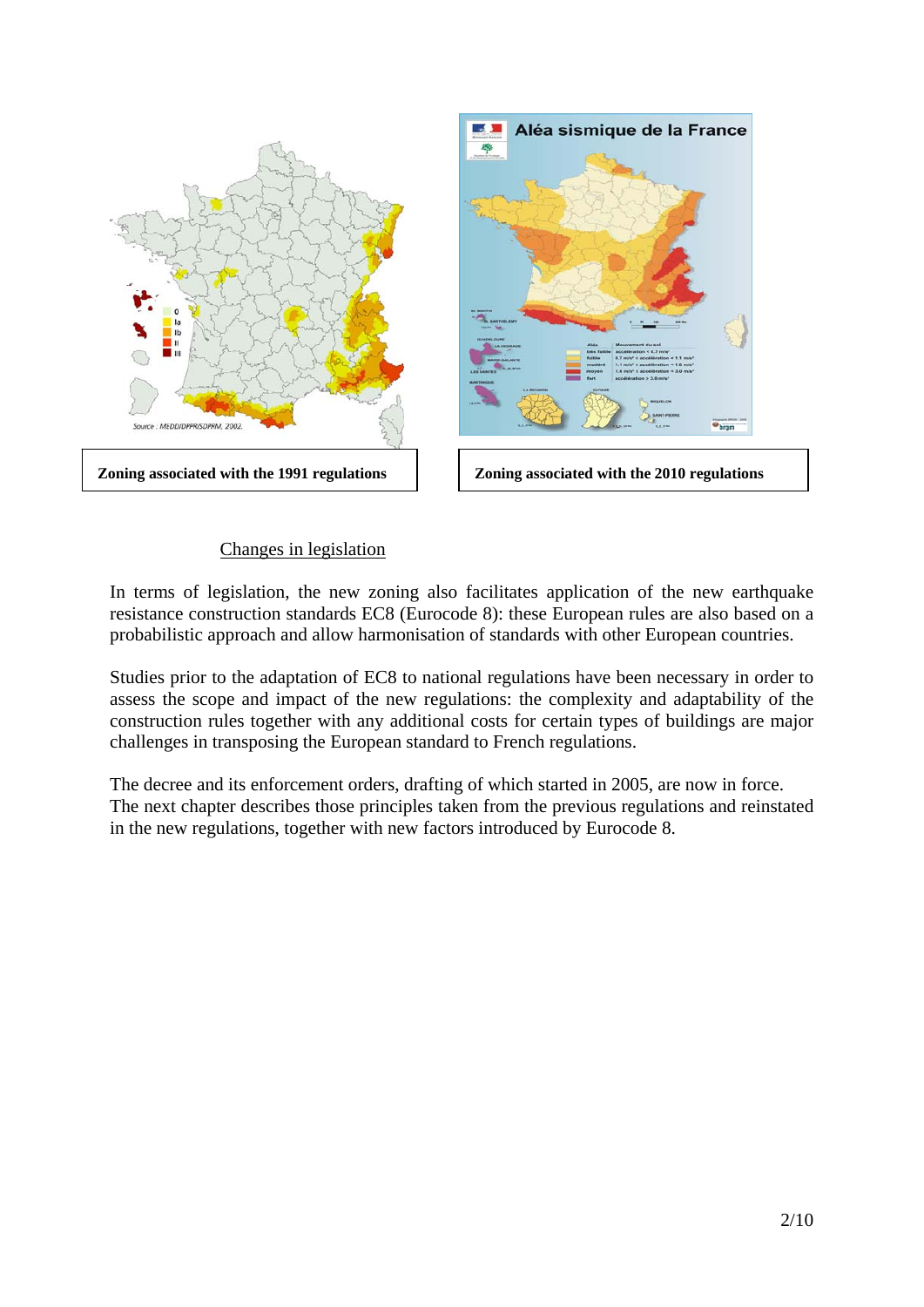## **II. The new seismic regulations**

### **A. The principles taken from the 1991 regulations**

#### Basis of the regulations

In France, building regulations to prevent earthquake-related damage date back to 1955.

The principal objective of earthquake resistance regulations is to **save the maximum number of human lives** for an earthquake of which the magnitude is stipulated for each seismic zone. The building can suffer irreparable damage, but it **must not collapse on its occupants**. In cases of more moderate earthquakes, application of the provisions defined in the earthquake resistance regulations must also ensure limitation of damage and therefore of financial losses. Unlike other major natural risks, earthquake regulations are essentially implemented at national level, even if the possibility exists of drawing up risk prevention plans locally.

#### Regulatory organisation

The law of 22 July 1987 on organisation of civil protection introduces the principle of applying specific earthquake resistance rules to buildings in zones exposed to seismic risk.

Using the same principle as the previous regulations, the new legislation is organised as follows:

- zoning is determined by a decree,
- a second decree classifies buildings into two construction categories known as "normal risk" and "special risk" depending on whether or not the impact of an earthquake remains confined to their occupants and the immediate vicinity.
- the enforcement orders are specific to different building types (bridges, normal risk buildings, special risk buildings) and define the construction rules used.

The regulations are organised in such a way as to ensure well-defined zoning, clear classification of buildings and construction rules in the form of standards. The enforcement orders thus allow the expression of these three factors by indicating which earthquakeresistant construction rules should be adopted for a given building in a specific zone of the country.

#### The principle of non-collapse

The principal objective of the requirements defined by earthquake resistance regulations is to save the maximum number of human lives possible for a design basis earthquake: the building can suffer irreparable damage, but it must not collapse on its occupants.

In cases of more moderate earthquakes, application of the provisions defined in the earthquake resistance regulations must also ensure limitation of damage and therefore of financial losses. This requires the definition of limit states which make reference to the damage of structures.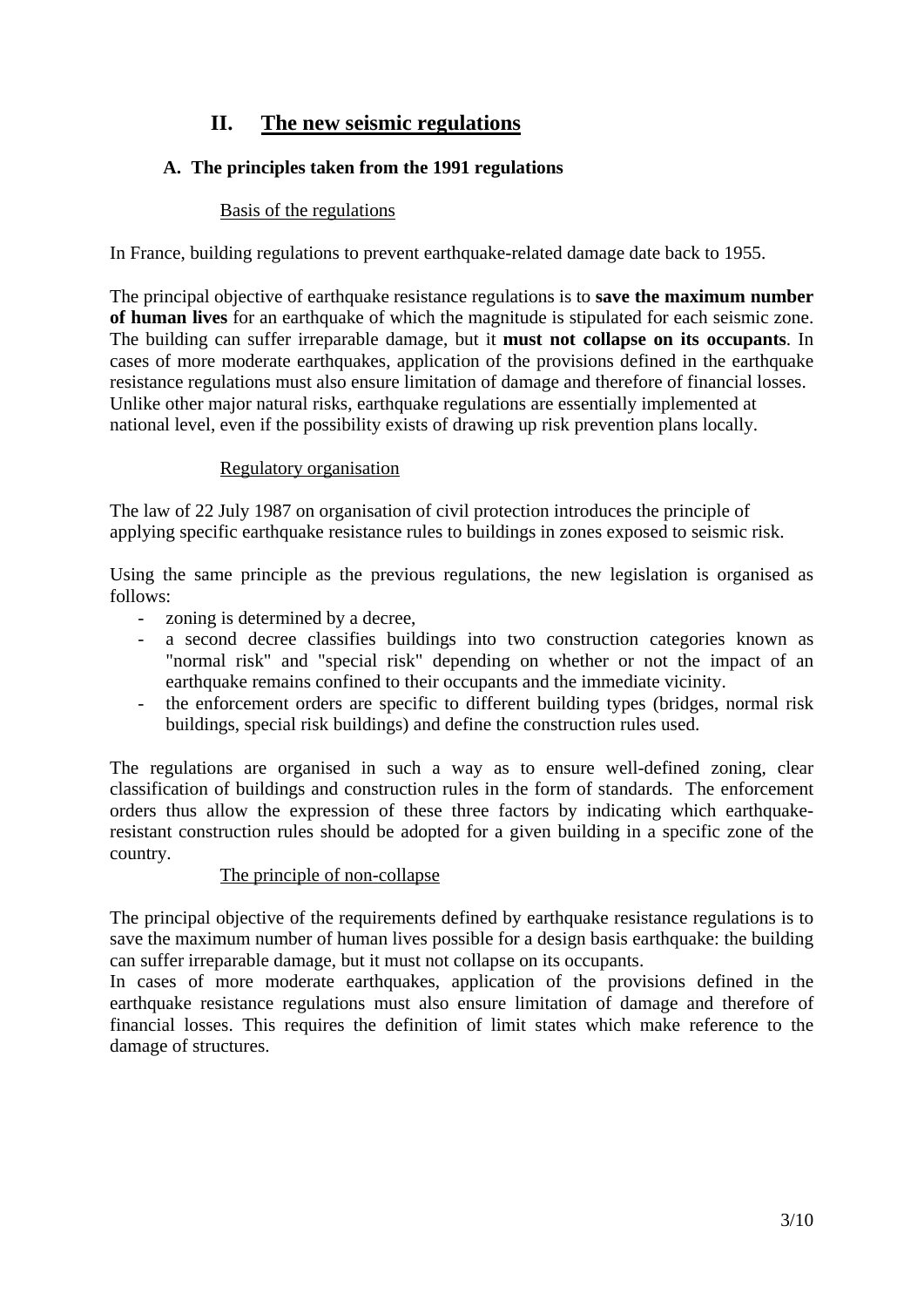For new constructions, two requirements must therefore be complied with:

- The non-collapse requirement: the structure shall be designed and constructed to withstand design seismic actions without local or global collapse, thus retaining its structural integrity and a residual load bearing capacity after the seismic events. This principle, which supports that of saving human lives, is identical in the previous regulations.
- The requirement of damage limitation is a new factor taken from Eurocode 8: the structure shall be designed and constructed to withstand a seismic action having a larger probability of occurrence than the design seismic action, without the occurrence of damage and the associated limitations of use, the costs of which would be disproportionately high in comparison with the costs of the structure itself.

#### Use of standardised and simplified construction rules:

The construction rules are taken directly from Eurocode 8 and are therefore different from the previous rules. However, use of construction rules in the form of standards and the possibility of using simplified rules in simple cases are principles taken from the old regulations and have been incorporated in the new ones:

Earthquake resistance rules are only applicable to the construction of **new buildings** or if an **existing building** has been **significantly modified**. These rules apply to buildings located in seismic zones Ia, Ib, II or III.

Construction rules differ depending on the type of work in question:

- Bridges are subject to an order of 15 September 1995 which defines three classes of bridge and also sets out the accelerations and construction rules applicable until a new order currently being drawn up is signed which will invoke Eurocode 8.
- So-called "special risk" constructions are governed by a specific order of 10 May 1993 which requires them to undergo a safety analysis and production of a specific response spectrum until a new order currently being drawn up is signed which will invoke Eurocode 8.
- "Normal risk" constructions are now regulated by the order of 22 October 2010, which stipulates for the 4 building importance classes, the seismic action values to be complied with in accordance with their location zone and requires compliance with the following:
	- In general cases, the earthquake resistance construction rules of **Eurocode 8** for all buildings
	- $\triangleright$  In the case of individual houses (and similar) located in seismic zones 3, 4 and 5, the calculation rules of Eurocode 8 are too complex given the construction in question and the chain of players involved in the project.

As in the old regulations, in these cases the new regulations offer the possibility of non-compliance with general cases by applying simplified construction rules: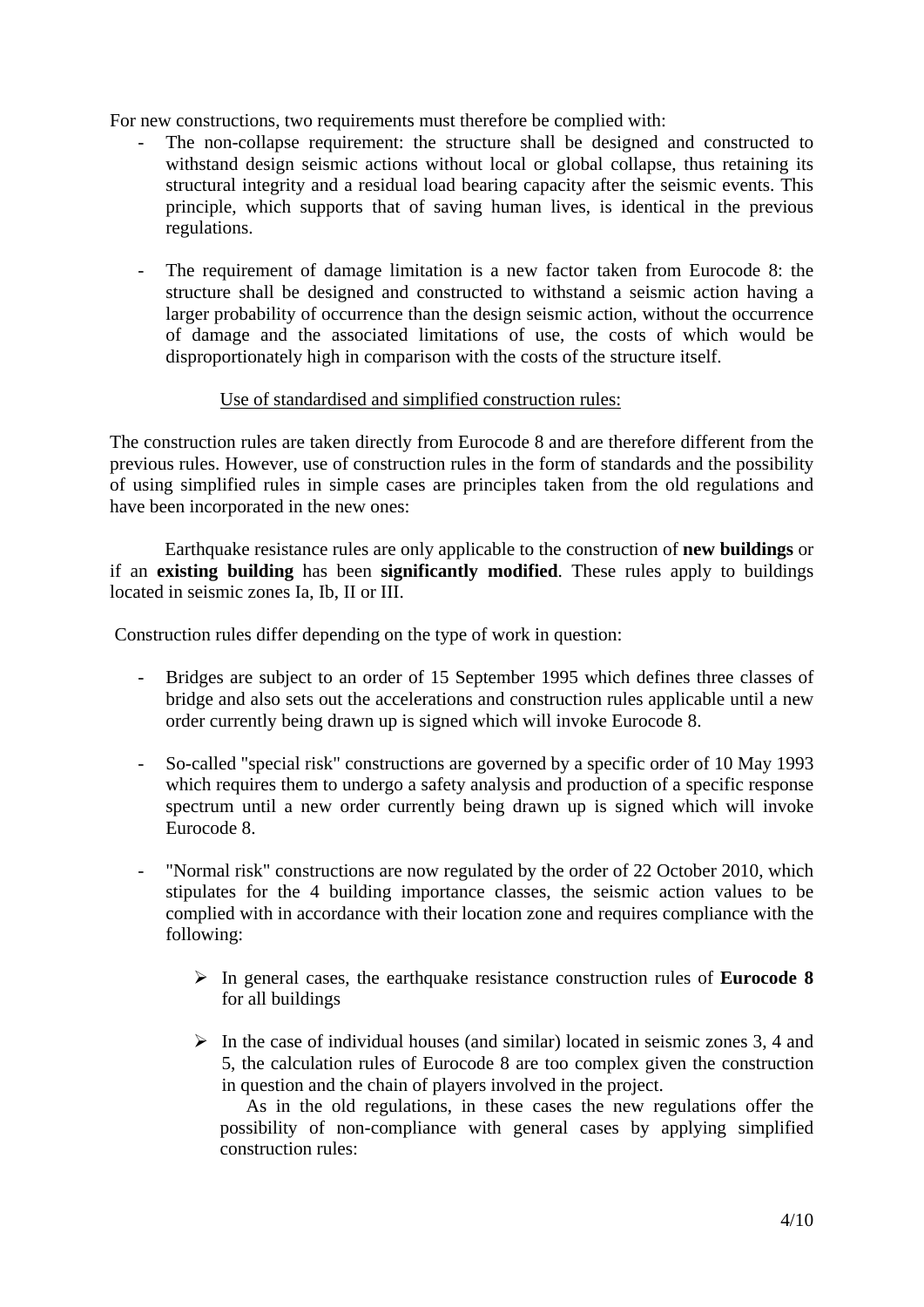- the rules entitled "PS-MI 89 révisées 92", a set of global rules based essentially on construction provisions for category II buildings (individual houses) in metropolitan France (seismic zones 3 and 4)
- the rules entitled "CPMI Antilles" for the same types of buildings (category II) located in the West Indies in seismic zone 5, these rules also being based on construction provisions adapted to the seismic hazard of this region, the highest in the national territory.

The principle of the option to apply simplified rules therefore continues to exist and studies are underway for individual houses, for which a specific guide stipulated in the regulations (in a similar format to those of the current rules "PSMI 89 révisées 92" and "CP-MI Antilles") will set out the global rules for compliance with the provisions of Eurocode 8 without the need for complex calculations.

#### Local prevention of seismic risk

Local consideration of the seismic hazard, a principle implemented in the previous regulations, is maintained in the new ones given the diversity of the land encountered in metropolitan France and its overseas departments and territories.

 At local level, environment, construction and housing codes can be used in zones identified as being of particular risk to stipulate specific rules through local prevention plans.

 The foreseeable natural risk prevention plan (seismic PPR) can stipulate better adapted construction rules than those defined in a general context. The PPR can therefore propose different protection levels from the global levels defined on a national scale and in particular more accurate hazard zoning. These levels are the result of a technical analysis conducted at the level of the *commune* and are therefore considered to be better adapted to the local seismic context. They replace the national regulations.

#### **B. The changes and new factors introduced by Eurocode 8**

#### Zoning

The principal parameter used to describe seismic hazard at national level is peak ground acceleration on rock (ground with the best earthquake resistance, class A, on a scale from A to E). This acceleration underlying the regulations and calculations of Eurocode 8 is known as the reference peak ground acceleration on rock ( $a_{gr}$  in m/s<sup>2</sup>).

On the basis of this parameter, the regulatory zoning defines five zones of increasing seismic activity based on communal divisions. Zone 5 covering the islands of the West Indies is the highest hazard level within the national territory. Metropolitan France is divided into four seismic zones, from zone 1 of very low seismicity (Picardy, Aquitaine basin, Parisian basin) to zone 4 of average seismicity (part of the Rhine trench, the Alps and Pyrenees).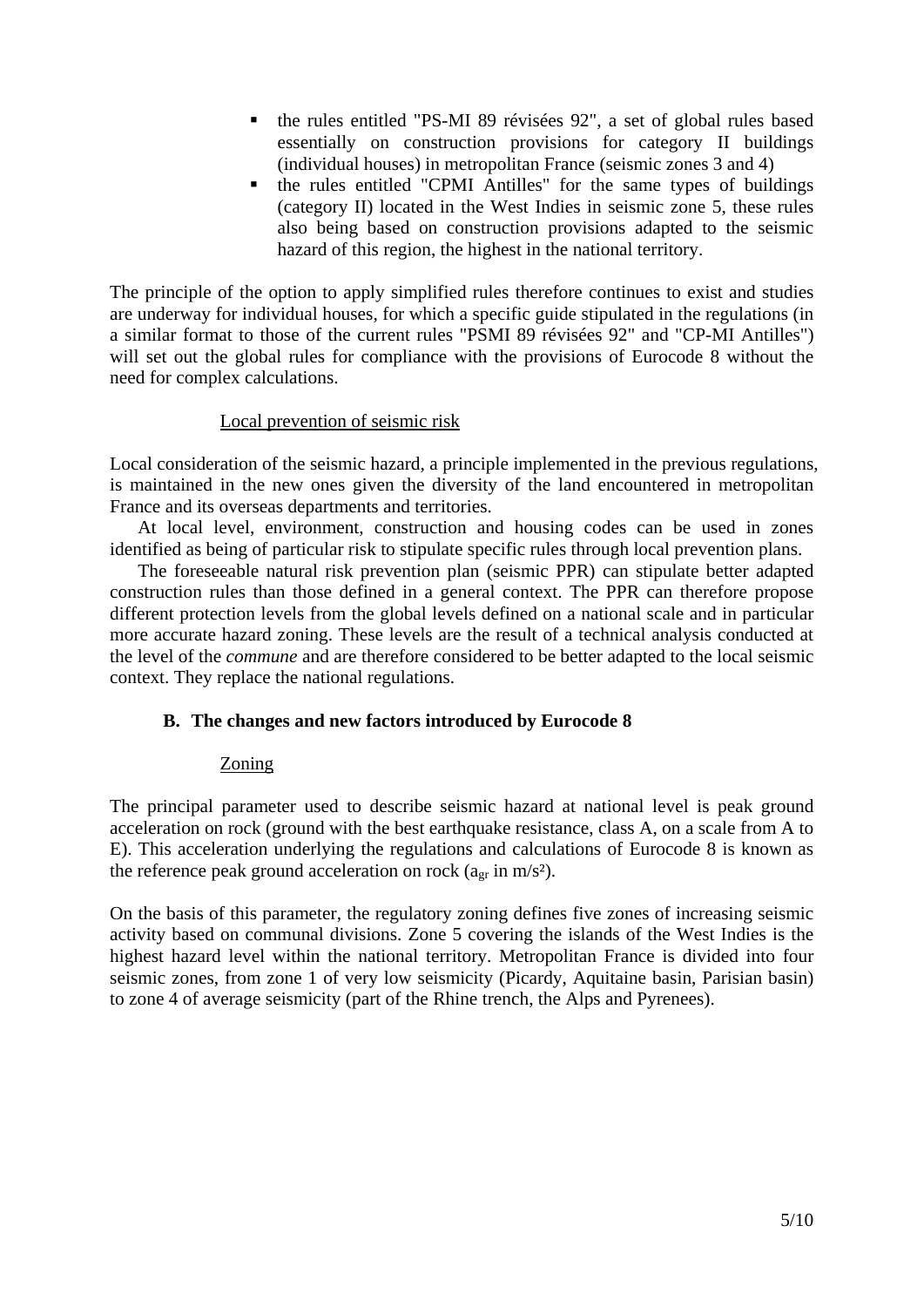| Seismicity<br>zone | Hazard<br>level | $a_{gr}$ (m/s <sup>2</sup> ) |  |
|--------------------|-----------------|------------------------------|--|
| Zone 1             | Very low        | 0.4                          |  |
| Zone 2             | Low             | 0.7                          |  |
| Zone 3             | Moderate        | 1.1                          |  |
| Zone 4             | Average         | 1.6                          |  |
| Zone 5             | <b>High</b>     | 3                            |  |



**New French seismic zoning** 

#### Classification of buildings

For normal risk buildings, the level of earthquake protection is adjusted to the seismic consequences associated with the building. Buildings are therefore categorised into importance classes depending on certain parameters such as the activity taking place in the building or the number of people it can accommodate.

The application conditions of the regulations depend on the importance class of the building, both for new buildings and existing ones. In addition, the design seismic action used to model a building is also adjusted to the seismic consequences associated with the building.

 Normal risk buildings are categorised into four classes of increasing importance, from category I low importance to category IV which covers strategic buildings and those vital for crisis management.

| <b>Importance</b><br>class | <b>Description</b>                                                                                                                                                                                                                                                                                                                                         |  |  |
|----------------------------|------------------------------------------------------------------------------------------------------------------------------------------------------------------------------------------------------------------------------------------------------------------------------------------------------------------------------------------------------------|--|--|
| п                          | No human activity requiring significant time spent in the building                                                                                                                                                                                                                                                                                         |  |  |
| $\mathbf H$                | Individual dwellings<br>Class 4 and 5 buildings open to the public<br>Communal dwellings less than or equal to 28 m high<br>Offices or commercial premises not open to the public, less than or equal to 28 m high,<br>accommodating a maximum of 300 people<br>Industrial buildings accommodating a maximum of 300 people<br>Car parks open to the public |  |  |
| Ш                          | Class 1, 2 and 3 buildings open to the public<br>Communal dwellings and offices more than 28 m high<br>Buildings accommodating more than 300 people<br>Healthcare and social facilities<br>Communal energy-generating facilities<br>Educational establishments                                                                                             |  |  |
| IV                         | Buildings vital for civil protection, national defence and maintenance of public order<br>Buildings essential for maintaining communications, production and storage of drinking<br>water and public distribution of power<br>Buildings essential for controlling air safety<br>Medical establishments (intensive care)<br>Weather centres                 |  |  |

The most restrictive building class is used in cases where the building is made up of parts categorised under different importance classes. Regarding application of the regulations to existing buildings, the structure class used is that resulting from classification after works have been carried out or the purpose of the building has changed.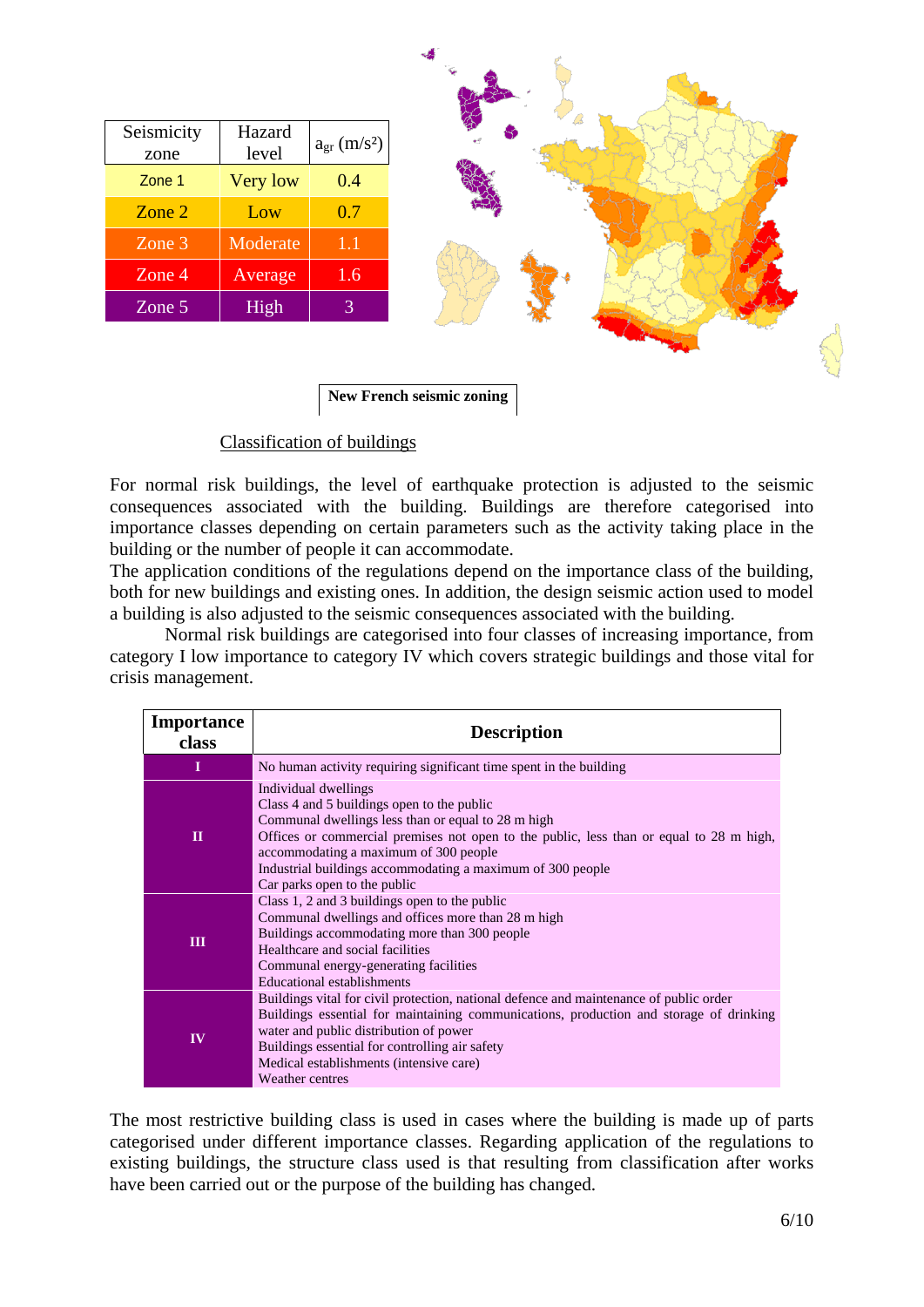#### Changes in parameters

In order to be able to apply Eurocode 8 and in particular the formulae it contains, the parameters intrinsic to the calculations must be modified as they are taken from the previous regulations and are no longer appropriate. The accelerations underlying the calculations have therefore been assessed and adapted to French territory, and the type of ground used in most earthquake resistance calculations is better defined.

The local nature of the ground (tens of metres closest to the surface) has a strong influence on the stress levels buildings are subjected to. Eurocode 8 and the new regulations based on it distinguish 5 main types of ground (from type A for rock formations to type E for soft ground) for which a soil factor S is defined. This soil factor S is used to translate amplification of the seismic stress exerted by certain soils.

| Ground types | $S$ (zones 1 to 4) | $S$ (zone 5) |
|--------------|--------------------|--------------|
|              |                    |              |
|              | 1.35               | 1.2          |
|              | 1.5                | 1.15         |
|              | 1.6                | 1.35         |
|              | 18                 | 14           |

Classification is now in terms of the *commune*, which is a more accurate reflection of reality than the use of *cantons.* 20,000 *communes* are now affected and some regions have seen a change in the status of their seismic risk: the Northern Alps zone is now one of the most exposed in metropolitan France and other regions (Nord, Pays de la Loire) have changed from zones with practically zero seismic activity to moderate seismicity.

#### The importance placed on strengthening existing buildings

The third part of Eurocode 8 deals with the problem of strengthening existing buildings, an issue which is not included in the current regulations.

It is, however, difficult to establish a regulatory framework governing the strengthening of existing buildings. The context is not the same as for new buildings: firstly, the many different types of construction seen in existing buildings require a panel of highly diverse strengthening solutions making any regulatory mechanism complex. Secondly, the cost of strengthening existing buildings is much greater than that incurred for new earthquakeresistant construction. Finally, any strengthening measures require specific knowledge of the existing structure (materials, connecting elements) which is not necessarily easy for old buildings.

 Using the same principle, future regulations will also cover strengthening of existing buildings. The degree of strengthening applied to existing buildings, in the sense of Eurocode 8 part 3, would be the choice of the project owner or contracting authority from the three design options proposed by the European standard:

- design for near collapse,
- design for significant damage,
- design for damage limitation.

These design concepts which make reference to damage of the structure must comply with the three corresponding building performance requirements stipulated in Eurocode 8.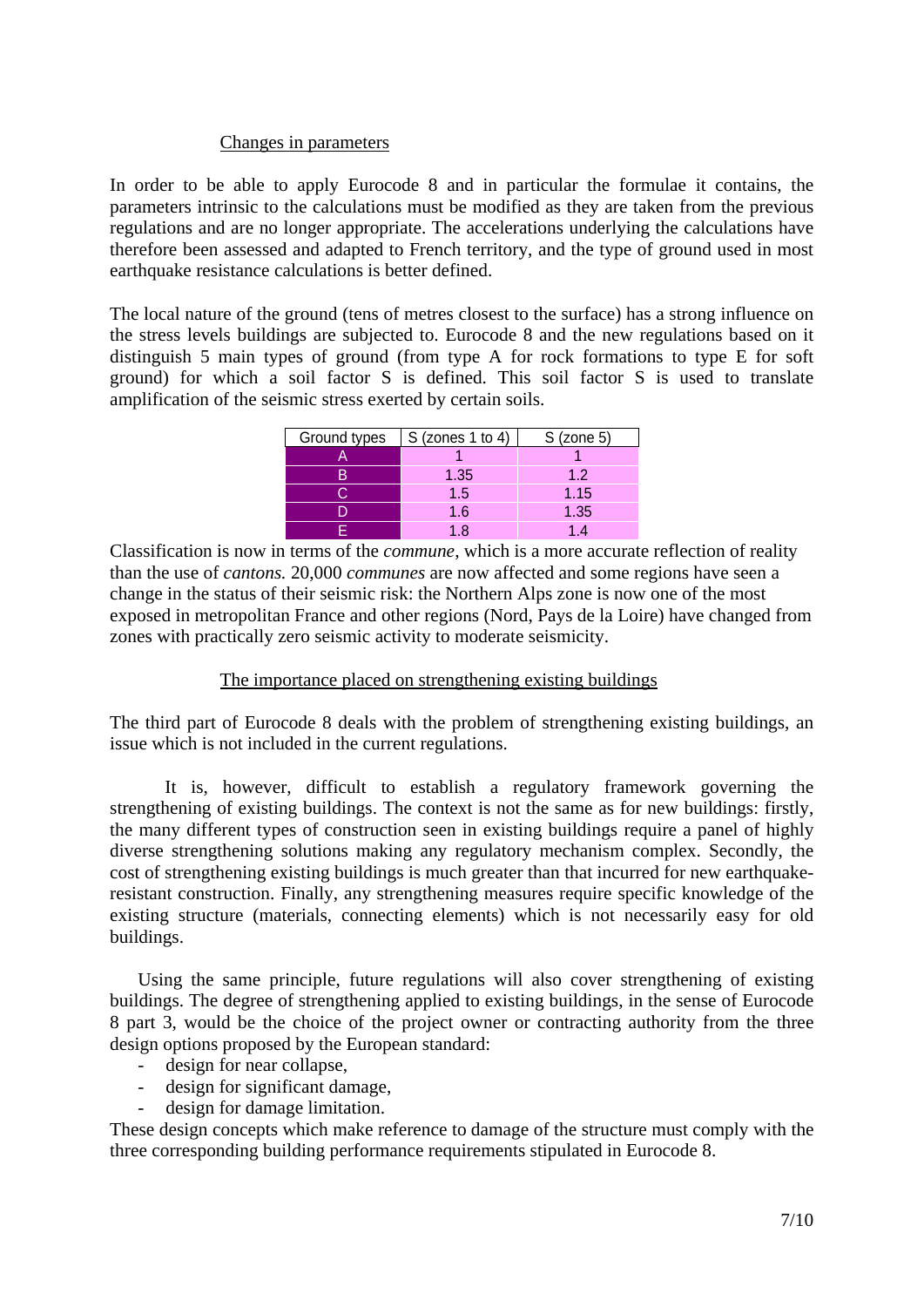Reducing seismic risk therefore involves reducing the vulnerability of buildings and this will require the provision of simple vulnerability assessment methods. These assessment methods and a methodology for strengthening existing buildings are being studied upstream of the release of the new regulations.

### **C. Application arrangements**

Eurocode 8 will therefore replace the previous PS 92 rules from  $1<sup>st</sup>$  May. The latter can, however, be applied for a transitory period of 2 years from October 2010.

 Similarly, the PSMI rules will remain applicable until the new simplified rules have been tested and validated.

### **III. Monitoring compliance with the regulations**

### **A. Mandatory technical inspection**

Technical inspectors are independent specialists accredited by the ministry in charge of construction. They are commissioned by the project owner or contracting authority to help prevent technical hazards and therefore carry out inspections on the solidity of building works and the safety of people inside them. Their remit is defined in standard NF P 03-100.

Since 1 March 2006, the technical inspection is now mandatory for projects with certain levels of seismic risk. These are:

- buildings over 8 m high in seismicity zones II and III
- tower blocks over 28 m high
- buildings open to the public or buildings accommodating more than 300 people in non-zero seismicity zones.

### **B. Certificates of regulatory compliance**

Since 2007, technical inspectors must attach their certificate to planning documents upstream and downstream of project implementation. The certificate covers the same field of constructions as the mandatory technical inspection:

More specifically, two certificates showing that earthquake resistance rules have been taken into account must be produced by the technical inspector:

- one attached to the planning application certifying that the technical inspector has given the project owner or contracting authority his opinion regarding compliance with earthquake resistance rules,

- the other with the work completion report certifying that the technical inspector has included his opinions on compliance with earthquake resistance construction rules.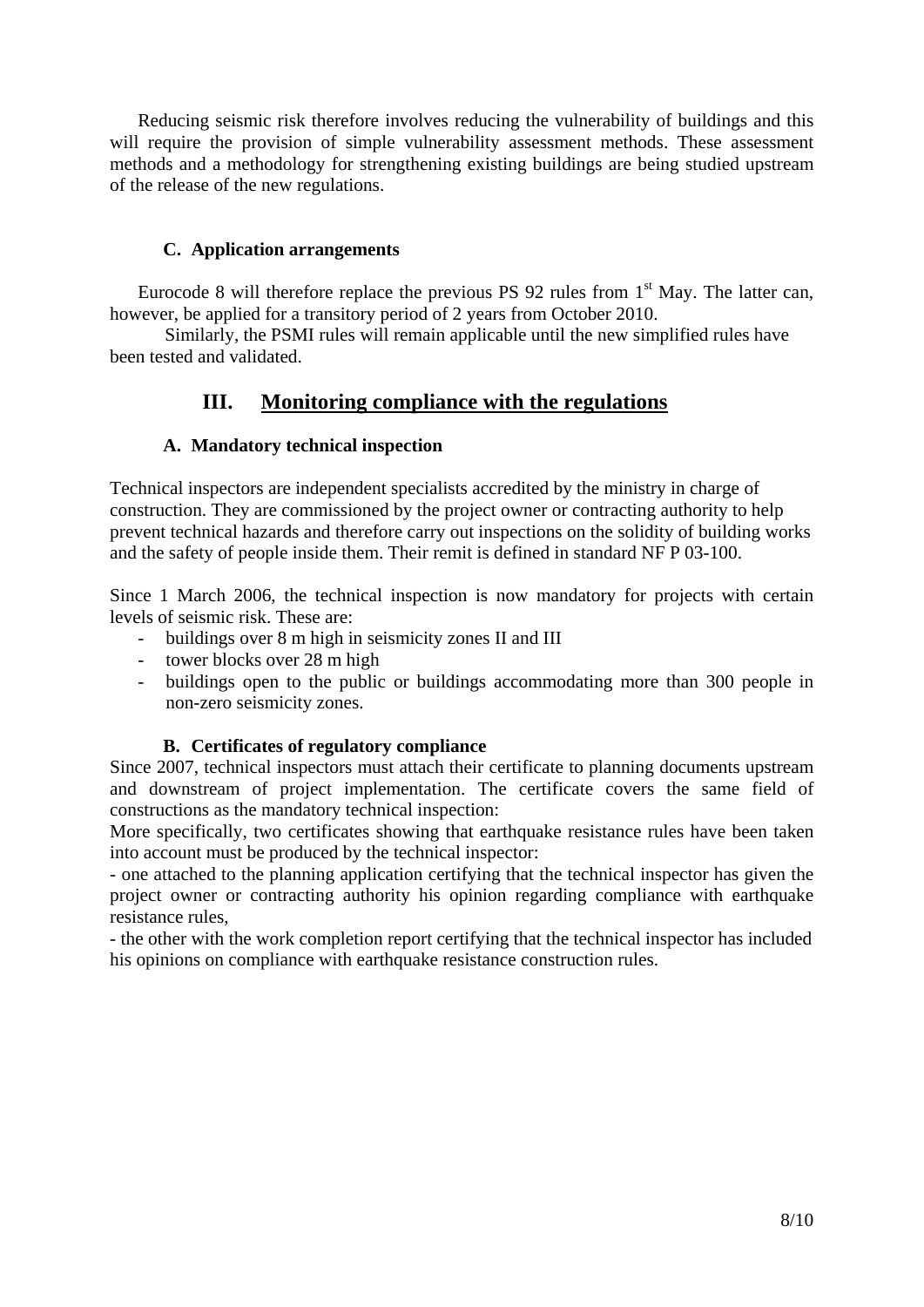### **C. Government inspections: compliance with building regulations**

The inspection to ensure compliance with building regulations (CRC) is implemented through annual inspection campaigns conducted by certified and commissioned civil servants responsible for checking compliance with construction regulations over a sample of new buildings.

This possibility of inspection and sanctions has been extended to earthquake resistance regulations since 2006.

A reliable methodology has been drawn up and it should be possible to conduct the first inspection campaign in the individual houses sector in 2011.

### **IV. Government support**

Appropriation of the regulations by stakeholders in the construction industry is one of the French government's current concerns.

The Plan Séisme (Earthquake Plan), introduced in 2005 for a period of 5 years, has resulted in a number of major projects with the priority objectives of training and provision of information. The Plan strategy consists of raising awareness of citizens, construction companies and public authorities, but also of implementing, through the mobilisation of various stakeholders, the construction provisions essential to building resistance while also pursuing the improvement of expertise.

#### **A. Training of construction industry stakeholders**

Initial and further training of stakeholders in earthquake resistance construction (architects, tradesmen, site managers, engineers, labourers, etc.) is still underdeveloped. It should go beyond simple awareness-raising of the difficulties and constraints of earthquake resistance design. Project owners and contracting authorities must be made more aware and trained so that they can incorporate seismic risk into their investment policies and property planning.

Several initiatives have been undertaken in this direction:

- provision of information on technological and regulatory developments to allow trainers to incorporate them in due course into initial training programs for building professionals.

- production of earthquake crisis scenarios used to organise simulation exercises in zones II and III of national seismic zoning and thus raise the awareness of local decision-makers and populations in relation to seismic risk.

- specific training courses offered to public service agents playing a role in the prevention of seismic risk based on tools for decision-making, for assessment of seismic risk in development, and for diagnosis and strengthening of built heritage.

#### **B. Provision of information to construction industry stakeholders**

Prevention of seismic risk means informing citizens of the risks they run in zones covered by a foreseeable natural risk prevention plan (PPR). There are still very few seismic PPRs in existence and seismic zoning is still in the process of evolving. Information is